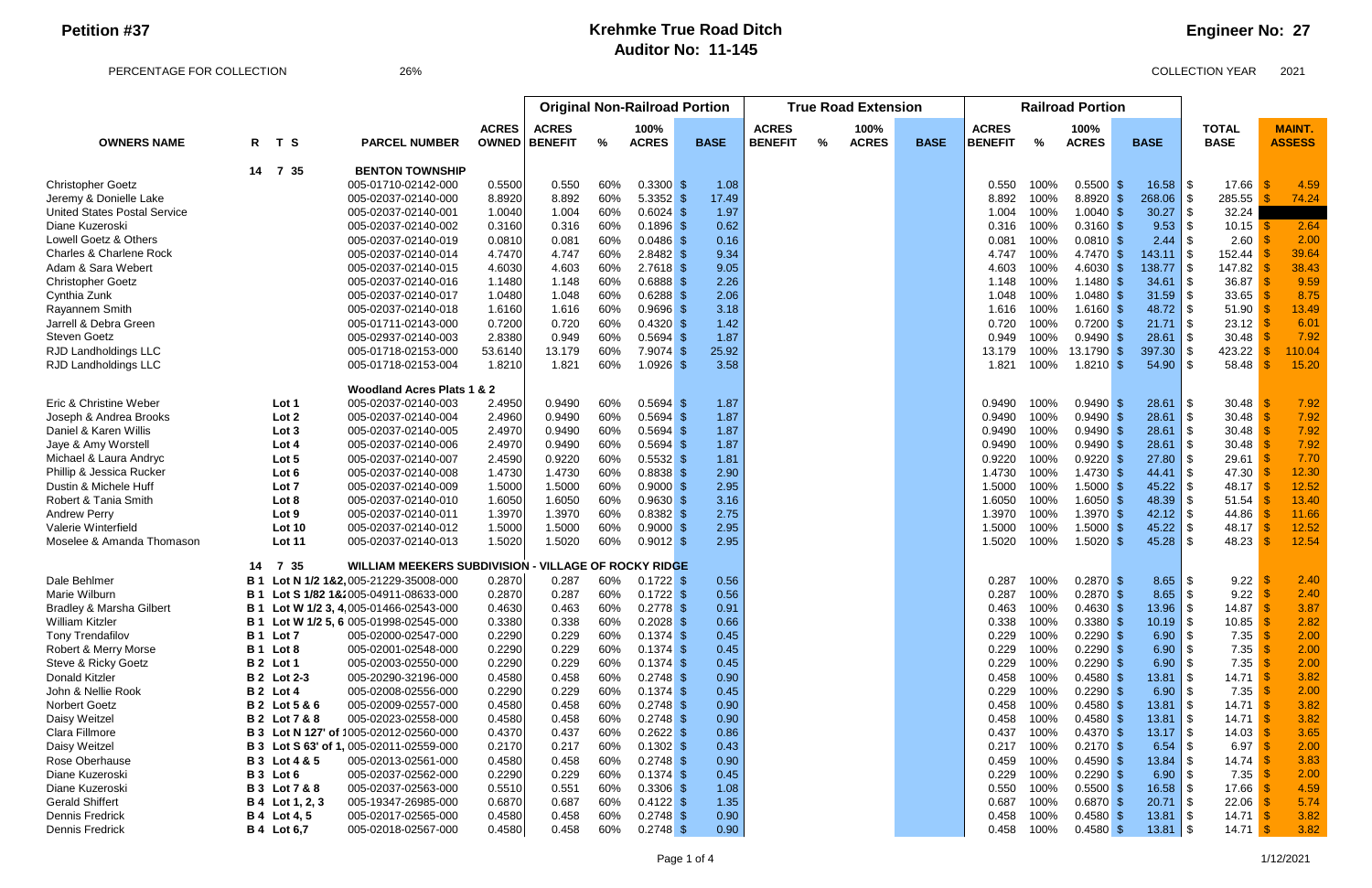PERCENTAGE FOR COLLECTION 26% 26% 26% 26% 2021

## **Engineer No: 27**

|                                |                                 |                                                 |              | <b>Original Non-Railroad Portion</b> |      |              |              |                | <b>True Road Extension</b> |              |  |             | <b>Railroad Portion</b> |               |                             |  |              |                             |               |
|--------------------------------|---------------------------------|-------------------------------------------------|--------------|--------------------------------------|------|--------------|--------------|----------------|----------------------------|--------------|--|-------------|-------------------------|---------------|-----------------------------|--|--------------|-----------------------------|---------------|
|                                |                                 |                                                 | <b>ACRES</b> | <b>ACRES</b>                         |      | 100%         |              | <b>ACRES</b>   |                            | 100%         |  |             | <b>ACRES</b>            |               | 100%                        |  |              | <b>TOTAL</b>                | <b>MAINT.</b> |
| <b>OWNERS NAME</b>             | R T S                           | <b>PARCEL NUMBER</b>                            | <b>OWNED</b> | <b>BENEFIT</b>                       | %    | <b>ACRES</b> | <b>BASE</b>  | <b>BENEFIT</b> | %                          | <b>ACRES</b> |  | <b>BASE</b> | <b>BENEFIT</b>          | $\frac{9}{6}$ | <b>ACRES</b>                |  | <b>BASE</b>  | <b>BASE</b>                 | <b>ASSESS</b> |
| Diane Bloomfield               | B 4 Lot 8                       | 005-02019-02569-000                             | 0.2290       | 0.229                                | 60%  | $0.1374$ \$  | 0.45         |                |                            |              |  |             | 0.229                   | 100%          | $0.2290$ \$                 |  | 6.90         | \$<br>7.35                  | 2.00          |
| <b>Mike Tabbert</b>            | <b>B</b> 5 Lot 1, 2, 3, 4       | 005-02022-02572-000                             | 0.9180       | 0.918                                | 60%  | 0.5508       | 1.81         |                |                            |              |  |             | 0.916                   | 100%          | $0.9160$ \$                 |  | 27.61        | \$<br>29.42                 | 7.65          |
| Daisy Weitzel                  |                                 | <b>B 5 Lot 5, 6, 7, 8</b> 005-02023-02575-000   | 0.9180       | 0.918                                | 60%  | $0.5508$ \$  | 1.81         |                |                            |              |  |             | 0.916                   | 100%          | $0.9160$ \$                 |  | 27.61        | \$<br>29.42                 | 7.65          |
| Daisy Weitzel                  |                                 | <b>B 6 Lot 1, 2, 3, 4, !005-02025-02582-000</b> | 1.1470       | 1.147                                | 60%  | $0.6882$ \$  | 2.26         |                |                            |              |  |             | 1.147                   | 100%          | 1.1470S                     |  | 34.58        | 36.83<br>\$                 | 9.58          |
| <b>Lowell Goetz</b>            | <b>B</b> 6 Lot 6, 7, 8          | 005-02037-02588-000                             | 0.7800       | 0.780                                | 60%  | $0.4680$ \$  | 1.53         |                |                            |              |  |             | 0.780                   | 100%          | $0.7800$ \$                 |  | 23.51        | \$<br>25.05                 | 6.51          |
|                                | 14<br>7 26                      | <b>BENTON TOWNSHIP</b>                          |              |                                      |      |              |              |                |                            |              |  |             |                         |               |                             |  |              |                             |               |
| John Boss                      |                                 | 005-01676-02096-000                             | 42.2000      | 42.200                               | 70%  | 29.5400 \$   | 96.83        |                |                            |              |  |             | 42.200                  |               | 100% 42.2000 \$ 1,272.19 \$ |  |              | ,369.02                     | 355.95        |
| Ronald & Sharon Lucas & others |                                 | 005-01323-02115-000                             | 12.5400      | 2.540                                | 100% | 2.5400       | 8.33         | 10.000         | 100%                       | $10.0000$ \$ |  | 32.78       |                         |               |                             |  |              | 41.11                       | 10.69         |
| Stanley & Ida Galliher         |                                 | 005-01690-02116-000                             | 2.0000       | 2.000                                | 90%  | 1.8000       | 5.90         |                |                            |              |  |             |                         |               |                             |  |              | 5.90                        | 2.00          |
| Mark Flayler                   |                                 | 005-01323-02117-000                             | 19.1900      | 19.190                               | 100% | 19.1900      | 62.90        |                |                            |              |  |             |                         |               |                             |  |              | 62.90                       | 16.35         |
| <b>Thomas Goetz</b>            |                                 | 005-01191-02131-000                             | 15.4900      | 15.490                               | 80%  | 12.3920      | 40.62        |                |                            |              |  |             |                         |               |                             |  |              | 40.62                       | 10.56         |
| <b>Thomas Goetz</b>            |                                 | 005-01701-02130-000                             | 5.0000       |                                      |      |              |              | 5.000          | 80%                        | $4.0000$ \$  |  | 13.11       |                         |               |                             |  |              | 13.11                       | 3.41          |
| Lisa Martin                    |                                 | 004-01308-01641-000                             | 1.9700       | 1.970                                | 100% | 1.9700       | 6.46         |                |                            |              |  |             |                         |               |                             |  |              | 6.46                        | 2.00          |
| Randal & Iona Shammo           |                                 | 004-01310-01643-000                             | 5.0300       | 1.300                                | 80%  | 1.0400       | 3.41         |                |                            |              |  |             |                         |               |                             |  |              | 3.41                        | 2.00          |
| Kevin & Kathy Fox              |                                 | 004-01311-01644-000                             | 20.0000      | 15.000                               | 90%  | 13.5000      | 44.25        |                |                            |              |  |             |                         |               |                             |  |              | 44.25                       | 11.51         |
| Kevin & Kathy Fox              |                                 | 004-01313-01646-001                             | 19.0360      | 5.000                                | 80%  | 4.0000       | 13.11        |                |                            |              |  |             |                         |               |                             |  |              | \$<br>13.11                 | 3.41          |
| Philip & Sharon Cummings       |                                 | 004-11888-27087-000                             | 5.1400       | 1.400                                | 80%  | $1.1200$ \$  | 3.67         |                |                            |              |  |             |                         |               |                             |  |              | 3.67                        | 2.00          |
| <b>Thomas Goetz</b>            |                                 | 005-01698-02126-004                             | 0.1420       |                                      |      |              |              | 0.142          | 80%                        | $0.1136$ \$  |  | 0.37        |                         |               |                             |  |              | \$<br>0.37                  | 2.00          |
| <b>Thomas Goetz</b>            |                                 | 005-01698-02126-005                             | 0.2570       |                                      |      |              |              | 0.257          | 80%                        | $0.2056$ \$  |  | 0.67        |                         |               |                             |  |              | \$<br>0.67                  | 2.00          |
| Lisa Martin                    |                                 | 004-01304-01637-000                             | 23.8210      | 7.300                                | 80%  | 5.8400 \$    | 19.14        |                |                            |              |  |             |                         |               |                             |  |              |                             |               |
|                                |                                 |                                                 |              | 15.028                               | 100% | 15.0280 \$   | 49.26        |                |                            |              |  |             |                         |               |                             |  |              | $\mathfrak{L}$<br>68.40     | 17.79         |
| Joe Dusseau & Kristen Lenke    |                                 | 004-01304-01637-001                             | 1.5010       | 1.501                                | 100% | $1.5010$ \$  | 4.92         |                |                            |              |  |             |                         |               |                             |  |              | 4.92<br>\$                  | 2.00          |
| Jeff & Lisa Hasselbach         |                                 | 004-01304-01637-002                             | 1.5010       | 1.501                                | 100% | $1.5010$ \$  | 4.92         |                |                            |              |  |             |                         |               |                             |  |              | \$<br>4.92                  | 2.00          |
| Allen & Loretta Lipstraw       |                                 | 004-01394-25233-000                             | 46.6470      | 31.965                               | 60%  | 19.1790      | 62.87        |                |                            |              |  |             |                         |               |                             |  |              | 62.87                       | 16.35         |
| Patrick & Cynthia Ling         |                                 | 004-01394-25233-001                             | 3.2500       | 1.951                                | 60%  | 1.1706       | 3.84         |                |                            |              |  |             |                         |               |                             |  |              | 3.84                        | 2.00          |
| Patrick Ling                   |                                 | 004-01394-25233-005                             | 21.0890      | 6.084                                | 60%  | 3.6504 \$    | 11.97        |                |                            |              |  |             |                         |               |                             |  |              | 11.97                       | 3.11          |
| <b>Barbara Palmer</b>          |                                 | 005-02072-02627-000                             | 1.0370       |                                      |      |              |              | 1.037          | 70%                        | $0.7259$ \$  |  | 2.38        |                         |               |                             |  |              | \$<br>2.38                  | 2.00          |
|                                | 7 26<br>14                      | RODNEY MASON'S - VILLAGE OF ROCKY RIDGE         |              |                                      |      |              |              |                |                            |              |  |             |                         |               |                             |  |              |                             |               |
| <b>Bryan Jenkins</b>           | reserve parcel                  | 005-01699-02128-000                             | 4.9400       | 4.940                                | 70%  | 3.4580 $$$   | 11.34        |                |                            |              |  |             | 4.940                   | 100%          | $4.9400$ \$                 |  |              | 160.26                      | 41.67         |
| James & Brenda Zinser          | reserve parcel                  | 005-19107-25932-000                             | 3.6400       | 3.640                                | 70%  | $2.5480$ \$  | 8.35         |                |                            |              |  |             | 3.640                   | 100%          | $3.6400$ \$                 |  | $109.73$ \$  | 118.09                      | 30.70         |
| Sandra Mosley                  | <b>B</b> 1 Lots 1, 2            | 005-00210-05820-000                             | 0.5000       | 0.500                                | 70%  | 0.3500       | 1.15         |                |                            |              |  |             | 0.500                   | 100%          | $0.5000$ \$                 |  | 15.07        | 16.22<br>\$                 | 4.22          |
| Sandra Mosley                  | <b>B</b> 1 Lots 3, 4,           | 005-01800-02264-000                             | 0.5000       | 0.500                                | 70%  | 0.3500       | 1.15         |                |                            |              |  |             | 1.000                   | 100%          | $1.0000$ \$                 |  | 30.15        | 31.29                       | 8.14          |
| <b>Timothy Brown</b>           | <b>B</b> 1 Lots 5, 6            | 005-01800-02264-001                             | 0.5000       | 0.500                                | 70%  | $0.3500$ \$  | 1.15         |                |                            |              |  |             | 1.000                   | 100%          | $1.0000$ \$                 |  | 30.15        | \$<br>31.29                 | 8.14          |
| Daisy Weitzel                  | B <sub>1</sub> Lot <sub>7</sub> | 005-01606-02268-000                             | 0.2500       | 0.250                                | 70%  | 0.1750       | 0.57         |                |                            |              |  |             | 0.250                   | 100%          | $0.2500$ \$                 |  | 7.54         | 8.11                        | 2.11          |
| Charles & Linda Rook           | <b>B</b> 1 Lot 8, 9             | 005-06895-09076-000                             | 0.5000       | 0.500                                | 70%  | $0.3500$ \$  | 1.15         |                |                            |              |  |             | 0.500                   | 100%          | $0.5000$ \$                 |  | $15.07$   \$ | 16.22                       | 4.22          |
| Jeremy & Amy Tingley           | <b>B</b> 2 Lot 1, 2             | 005-01807-02273-000                             | 0.5000       | 0.500                                | 70%  | $0.3500$ \$  | 1.15         |                |                            |              |  |             | 0.500                   | 100%          | $0.5000$ \$                 |  | 15.07        | 16.22<br>- \$               | 4.22          |
| Douglas Moffitt                | <b>B</b> 2 Lot 3, 4             | 005-01809-02277-000                             | 0.5000       | 0.500                                | 70%  | $0.3500$ \$  | 1.15         |                |                            |              |  |             | 0.500                   | 100%          | $0.5000$ \$                 |  | 15.07        | 16.22<br>\$                 | 4.22          |
| Michael Sr & Shawn Nickel      | <b>B</b> 2 Lot 5, 6, 7          | 005-01830-02307-000                             | 0.7500       | 0.500                                | 70%  | $0.3500$ \$  | 1.15         |                |                            |              |  |             | 0.750                   | 100%          | $0.7500$ \$                 |  | 22.61        | 23.76<br>- \$               | 6.18          |
| James K Berlin                 | <b>B</b> 2 Lot 8, 9             | 005-01833-02310-000                             | 0.5000       | 0.500                                | 70%  | 0.3500       | 1.15<br>- 35 |                |                            |              |  |             | 0.500                   | 100%          | $0.5000$ \$                 |  | 15.07        | 16.22<br>- \$               | 4.22          |
| Rocky Ridge Village            | B 3 Lot 1                       | 005-01835-02313-000                             | 0.4500       | 0.450                                | 75%  | $0.3375$ \$  | 1.11         |                |                            |              |  |             |                         |               |                             |  |              | 1.11                        | 2.00          |
| <b>Edward Lemke</b>            | <b>B</b> 3 Lot 2, 3             | 005-13210-27447-000                             | 1.1600       | 1.160                                | 75%  | $0.8700$ \$  | 2.85         |                |                            |              |  |             |                         |               |                             |  |              | 2.85                        | 2.00          |
|                                | 7 26<br>14                      | <b>MASON'S ORIGINAL PLAT - ROCKY RIDGE</b>      |              |                                      |      |              |              |                |                            |              |  |             |                         |               |                             |  |              |                             |               |
| <b>Donald Kitzler</b>          | B <sub>1</sub> Lot <sub>1</sub> | 005-19348-26987-000                             | 0.2500       | 0.250                                | 70%  | $0.1750$ \$  | 0.57         |                |                            |              |  |             |                         |               |                             |  |              | 0.57<br>-\$                 | 2.00          |
| David & Jennifer Fillmore      | <b>B</b> 1 Lot 2, 3 Pt 4        | 005-01728-02166-000                             | 0.5300       | 0.630                                | 70%  | $0.4410$ \$  | 1.45         |                |                            |              |  |             |                         |               |                             |  |              | -\$<br>1.45                 | 2.00          |
| Ernie Jr & Becky Metcalf       | <b>B</b> 1 Lot Pt 4, 5          | 005-01731-02169-000                             | 0.4950       | 0.495                                | 70%  | $0.3465$ \$  | 1.14         |                |                            |              |  |             |                         |               |                             |  |              | \$<br>1.14 $\frac{1}{9}$    | 2.00          |
| Ernie Jr & Becky Metcalf       | <b>B 2</b> Lot 1                | 005-01731-02172-000                             | 0.2500       | 0.250                                | 70%  | $0.1750$ \$  | 0.57         |                |                            |              |  |             |                         |               |                             |  |              | $\mathfrak{S}$<br>$0.57$ \$ | 2.00          |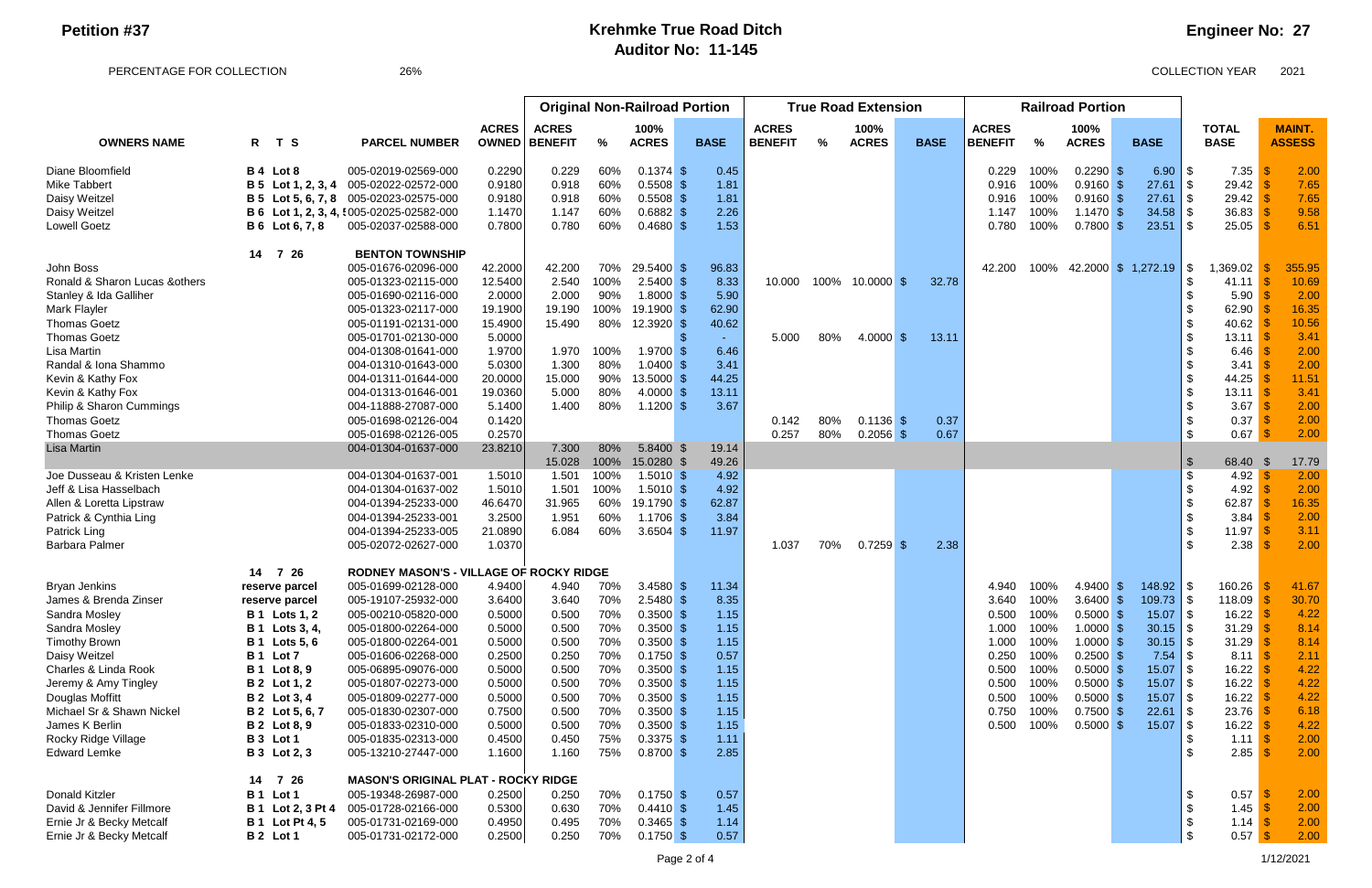PERCENTAGE FOR COLLECTION 26% 26% 26% 26% 2021

## **Engineer No: 27**

|                                    |            |                        |                                                        |              | <b>Original Non-Railroad Portion</b> |     |              |             | <b>True Road Extension</b> | <b>Railroad Portion</b> |              |             |                |      |              |               |                       |                   |               |
|------------------------------------|------------|------------------------|--------------------------------------------------------|--------------|--------------------------------------|-----|--------------|-------------|----------------------------|-------------------------|--------------|-------------|----------------|------|--------------|---------------|-----------------------|-------------------|---------------|
|                                    |            |                        |                                                        | <b>ACRES</b> | <b>ACRES</b><br>100%                 |     | <b>ACRES</b> | 100%        |                            |                         | <b>ACRES</b> |             | 100%           |      | <b>TOTAL</b> | <b>MAINT.</b> |                       |                   |               |
| <b>OWNERS NAME</b>                 | R          | T S                    | <b>PARCEL NUMBER</b>                                   |              | <b>OWNED   BENEFIT</b>               | %   | <b>ACRES</b> | <b>BASE</b> | <b>BENEFIT</b>             | %                       | <b>ACRES</b> | <b>BASE</b> | <b>BENEFIT</b> | %    | <b>ACRES</b> |               | <b>BASE</b>           | <b>BASE</b>       | <b>ASSESS</b> |
| <b>Corey Mesker</b>                |            | B 2 Lot 2              | 005-01699-02173-000                                    | 0.2500       | 0.250                                | 70% | $0.1750$ \$  | 0.57        |                            |                         |              |             |                |      |              |               |                       | 0.57              | 2.00          |
| <b>Corey Mesker</b>                |            | B 2 Lot 3              | 005-01735-02175-000                                    | 0.2500       | 0.250                                | 70% | $0.1750$ \$  | 0.57        |                            |                         |              |             |                |      |              |               |                       | 0.57              | 2.00          |
| Janet Fillmore                     |            | <b>B</b> 2 Lot 4, 5, 6 | 005-01745-02186-000                                    | 0.7500       | 0.750                                | 70% | $0.5250$ \$  | 1.72        |                            |                         |              |             |                |      |              |               |                       | 1.72              | 2.00          |
| Janet Fillmore                     |            | <b>B</b> 2 Lot 7, 8, 9 | 005-01745-02189-000                                    | 0.5290       | 0.529                                | 70% | $0.3703$ \$  | 1.21        |                            |                         |              |             |                |      |              |               |                       | 1.21              | 2.00          |
| Janet Fillmore                     |            | <b>B</b> 2 Lot 10, 11  | 005-01745-02191-000                                    | 0.2580       | 0.258                                | 70% | $0.1806$ \$  | 0.59        |                            |                         |              |             |                |      |              |               |                       | 0.59              | 2.00          |
| Corey Mesker                       |            | <b>B 2</b> Lot 12      | 005-01735-02192-000                                    | 0.1740       | 0.174                                | 70% | $0.1218$ \$  | 0.40        |                            |                         |              |             |                |      |              |               |                       | 0.40              | 2.00          |
| Corey Mesker                       |            | <b>B 2</b> Lot 13      | 005-01699-02193-000                                    | 0.2070       | 0.207                                | 70% | $0.1449$ \$  | 0.47        |                            |                         |              |             |                |      |              |               |                       | 0.47              | 2.00          |
| Ernie Jr & Becky Metcalf           |            | <b>B</b> 2 Lot 14      | 005-01731-02196-000                                    | 0.2340       | 0.234                                | 70% | $0.1638$ \$  | 0.54        |                            |                         |              |             |                |      |              |               |                       | 0.54              | 2.00          |
| <b>Brent Weaver</b>                |            |                        | <b>B 3 Lot 1, E 1/2 2</b> 005-21003-34684-000          | 0.3750       | 0.375                                | 70% | 0.2625       | 0.86        |                            |                         |              |             | 0.375          | 100% | $0.3750$ \$  |               | $11.31$ $\frac{1}{9}$ | 12.17             | 3.16          |
| <b>Brent Weaver</b>                |            |                        | B 3 Lot W 1/2 2, 3 005-21003-34684-001                 | 0.3750       | 0.375                                | 70% | 0.2625       | 0.86        |                            |                         |              |             | 0.375          | 100% | $0.3750$ \$  |               |                       | 12.17             | 3.16          |
| Daisy Wietzel                      |            | B 3 Lot 4              | 005-01606-02202-000                                    | 0.2500       | 0.250                                | 70% | 0.1750       | 0.57        |                            |                         |              |             | 0.250          | 100% | $0.2500$ \$  |               |                       | 8.11              | 2.11          |
| Regina Price                       |            | <b>B</b> 3 Lot 5, 6    | 005-01757-02205-000                                    | 0.5000       | 0.500                                | 70% | 0.3500       | 1.15        |                            |                         |              |             | 0.500          | 100% | $0.5000$ \$  |               | 15.07                 | 16.22             | 4.22          |
| Michael & Ella Blay                |            | B 3 Lot 7              | 005-01759-02208-000                                    | 0.2500       | 0.250                                | 70% | 0.1750       | 0.57        |                            |                         |              |             | 0.250          | 100% | $0.2500$ \$  |               |                       | 8.11              | 2.11          |
| Michael & Ella Blay                |            | B 3 Lot 8              | 005-01759-02209-000                                    | 0.2500       | 0.250                                | 70% | $0.1750$ \$  | 0.57        |                            |                         |              |             | 0.250          | 100% | $0.2500$ \$  |               |                       | 8.11              | 2.11          |
| Joe & Lupita Menchaca              |            | B 3 Lot 9              | 005-01761-02211-000                                    | 0.2500       | 0.250                                | 70% | $0.1750$ \$  | 0.57        |                            |                         |              |             | 0.250          | 100% | $0.2500$ \$  |               | 7.54                  | 8.11              | 2.11          |
| Joe & Lupita Menchaca              |            | <b>B</b> 3 Lot 10      | 005-01761-02212-000                                    | 0.2500       | 0.250                                | 70% | $0.1750$ \$  | 0.57        |                            |                         |              |             | 0.250          | 100% | $0.2500$ \$  |               | 7.54                  | 8.11              | 2.11          |
| Lois Fairbanks                     |            | <b>B</b> 4 Lot 1, 2    | 005-02081-08049-000                                    | 0.5000       | 0.500                                | 70% | $0.3500$ \$  | 1.15        |                            |                         |              |             | 0.500          | 100% | $0.5000$ \$  |               | 15.07                 | 16.22             | 4.22          |
| <b>Brent Weaver</b>                |            | <b>B</b> 4 Lot 3, E P4 | 005-19152-25934-000                                    | 0.4470       | 0.447                                | 70% | $0.3129$ \$  | 1.03        |                            |                         |              |             | 0.250          | 100% | $0.2500$ \$  |               | 7.54                  | 8.56              | 2.23          |
| Lou Ann Ablondi                    |            | <b>B 4 Lot W P4, 5</b> | 005-06385-31507-000                                    | 0.3030       | 0.303                                | 70% | $0.2121$ \$  | 0.70        |                            |                         |              |             | 0.250          | 100% | $0.2500$ \$  |               | 7.54                  | 8.23              | 2.14          |
| <b>Clifford Traver</b>             |            | B 4 Lot 6              | 005-01768-02218-000                                    | 0.2500       | 0.250                                | 70% | $0.1750$ \$  | 0.57        |                            |                         |              |             | 0.250          | 100% | $0.2500$ \$  |               |                       | 8.11              | 2.11          |
| Codie Taylor & Bradley Underwood   |            | B 4 Lot 7              | 005-01764-02216-000                                    | 0.2500       | 0.250                                | 70% | $0.1750$ \$  | 0.57        |                            |                         |              |             | 0.250          | 100% | $0.2500$ \$  |               |                       | 8.11              | 2.11          |
| <b>Nelson Duty</b>                 |            | B 4 Lot 8              | 005-01770-02222-000                                    | 0.2500       | 0.250                                | 70% | $0.1750$ \$  | 0.57        |                            |                         |              |             | 0.250          | 100% | $0.2500$ \$  |               |                       | 8.11              | 2.11          |
| <b>Phyllis Ireland Trustee</b>     | <b>B</b> 4 | Lot 9                  | 005-01771-02225-000                                    | 0.2500       | 0.250                                | 70% | $0.1750$ \$  | 0.57        |                            |                         |              |             | 0.250          | 100% | $0.2500$ \$  |               |                       | 8.11              | 2.11          |
| Alvin & Opal Kruse                 |            | <b>B</b> 4 Lot 10      | 005-01774-02228-000                                    | 0.2500       | 0.250                                | 70% | $0.1750$ \$  | 0.57        |                            |                         |              |             | 0.250          | 100% | $0.2500$ \$  |               |                       | 8.11              | 2.11          |
|                                    | 14         | 7 26                   | MASONS RESERVATION OF OUTLOTS - VILLAGE OF ROCKY RIDGE |              |                                      |     |              |             |                            |                         |              |             |                |      |              |               |                       |                   |               |
| Bruce & Yvonne Rutherford          |            | Lot 1, Pt 2            | 005-01776-02231-000                                    | 0.1590       | 0.1590                               | 70% | $0.1113$ \$  | 0.36        |                            |                         |              |             | 0.1590         | 100% | $0.1590$ \$  |               | $4.79$ \$             | 5.16              | 2.00          |
| Rachelle Arias                     |            | Lot Pt 2, 3            | 005-01777-02234-000                                    | 0.2680       | 0.2680                               | 70% | $0.1876$ \$  | 0.61        |                            |                         |              |             | 0.2680         | 100% | $0.2680$ \$  |               | $8.08$ \ \ \$         | 8.69              | 2.26          |
| <b>Beverly Kaiser &amp; Others</b> |            | Lot 4, 5, 6            | 005-01781-02236-000                                    | 0.4280       | 0.4280                               | 70% | 0.2996       | 0.98        |                            |                         |              |             | 0.4280         | 100% | $0.4280$ \$  |               | $12.90$ \ \$          | 13.88             | 3.61          |
| <b>Beverly Kaiser &amp; Others</b> |            | Lot 7                  | 005-01781-02240-000                                    | 0.1430       | 0.1430                               | 70% | $0.1001$ \$  | 0.33        |                            |                         |              |             | 0.1430         | 100% | $0.1430$ \$  |               |                       | 4.64              | 2.00          |
| Village of Rocky Ridge             |            | Lot 8, 9, 10           | 005-01784-02242-000                                    | 1.6510       | 1.6510                               | 70% | $1.1557$ \$  | 3.79        |                            |                         |              |             | 1.6510         | 100% | $1.6510$ \$  |               |                       | 53.56             | 13.93         |
| Village of Rocky Ridge             |            | <b>Lot 11</b>          | 005-01784-02246-000                                    | 0.3820       | 0.3820                               | 70% | $0.2674$ \$  | 0.88        |                            |                         |              |             | 0.3820         | 100% | $0.3820$ \$  |               | $11.52$ \$            | 12.39             | 3.22          |
| Denise Gruhn                       |            | Lot 12 Pt 13           | 005-01790-02249-000                                    | 0.9690       | 0.9690                               | 70% | $0.6783$ \$  | 2.22        |                            |                         |              |             | 0.9690         | 100% | $0.9690$ \$  |               | $29.21$ \\$           | 31.44             | 8.17          |
| LaVerne Sprague                    |            | Lot Pt 13              | 005-01776-02251-000                                    | 0.3660       | 0.3660                               | 70% | $0.2562$ \$  | 0.84        |                            |                         |              |             | 0.3660         | 100% | $0.3660$ \$  |               |                       | 11.87             | 3.09          |
| David & Philis Watkins             |            | Lot Pt 14              | 005-01793-02253-000                                    | 0.1309       | 0.2800                               | 70% | $0.1960$ \$  | 0.64        |                            |                         |              |             | 0.2800         | 100% | $0.2800$ \$  |               |                       | 9.08              | 2.36          |
| Byron & Hollie Cook                |            | Lot 15, 16             | 005-01790-02256-000                                    | 0.5000       | 0.3870                               | 70% | $0.2709$ \$  | 0.89        |                            |                         |              |             | 0.3870         | 100% | $0.3870$ \$  |               |                       | 12.55             | 3.26          |
| Byron & Hollie Cook                |            | Lot Pt 13              | 005-00002-00002-000                                    | 0.7441       | 0.9240                               | 70% | $0.6468$ \$  | 2.12        |                            |                         |              |             | 0.9240         | 100% | $0.9240$ \$  |               |                       | 29.98             | 7.79          |
| Byron & Hollie Cook                |            | Lot Pt 14              | 005-00001-00001-000                                    | 0.0990       | 0.0990                               | 70% | $0.0693$ \$  | 0.23        |                            |                         |              |             | 0.0990         | 100% | $0.0990$ \$  |               |                       | 3.21              | 2.00          |
| Thomas & Sandra Miller             |            | Lot 17, 18             | 005-19100-25931-000                                    | 0.3870       | 0.3870                               | 70% | $0.2709$ \$  | 0.89        |                            |                         |              |             | 0.3870         | 100% | $0.3870$ \$  |               |                       | 12.55             | 3.26          |
| LaVerne Sprague                    |            | Lot Pt 19              | 005-01797-02258-000                                    | 0.1410       | 0.1410                               | 70% | $0.0987$ \$  | 0.32        |                            |                         |              |             | 0.1410         | 100% | 0.1410S      |               | 4.25                  | 4.57              | 2.00          |
| LaVerne Sprague                    |            |                        | Lot Pt 19, Pt 2005-01776-02260-000                     | 0.6180       | 0.6180                               | 70% | $0.4326$ \$  | 1.42        |                            |                         |              |             | 0.6180         | 100% | $0.6180$ \$  |               |                       | 20.05             | 5.21          |
|                                    | 14         | 7 26                   | <b>FOOTE'S ADDITION - ROCKY RIDGE</b>                  |              |                                      |     |              |             |                            |                         |              |             |                |      |              |               |                       |                   |               |
| Frederick & Rhonda Rice            | <b>B</b> 1 | Lot 1, 2, 3            | 005-01840-02320-000                                    | 0.6940       | 0.694                                | 70% | $0.4858$ \$  | 1.59        |                            |                         |              |             |                |      |              |               |                       | 1.59<br>-\$       | 2.00          |
| Frederick & Rhonda Rice            |            | <b>B</b> 1 Lot 4-7     | 005-01840-02323-000                                    | 0.9260       | 0.926                                | 70% | $0.6482$ \$  | 2.12        |                            |                         |              |             |                |      |              |               |                       | 2.12 $\sqrt{3}$   | 2.00          |
| Daisy Wetzel                       |            | B 2 Lot 1, 2, 3, 4     | 005-01606-02327-000                                    | 0.8800       | 0.880                                | 80% | $0.7040$ \$  | 2.31        |                            |                         |              |             |                |      |              |               |                       | 2.31 <sup>o</sup> | 2.00          |
| William & Diane Ray                |            | <b>B</b> 2 Lot 5, 6, 7 | 005-01471-01119-000                                    | 0.6600       | 0.660                                | 80% | $0.5280$ \$  | 1.73        |                            |                         |              |             |                |      |              |               |                       | 1.73              | 2.00          |
| Rocky Ridge Village                |            | B 2 Lot 8              | 005-01842-02333-000                                    | 0.2200       | 0.220                                | 80% | $0.1760$ \$  | 0.58        |                            |                         |              |             |                |      |              |               |                       | 0.58              | 2.00          |
| Guadalupe & Barbara Garcia         |            | B 2 Lot 9              | 005-01843-02336-000                                    | 0.2100       | 0.210                                | 80% | $0.1680$ \$  | 0.55        |                            |                         |              |             |                |      |              |               |                       | $0.55$ \$         | 2.00          |
|                                    |            |                        |                                                        |              |                                      |     |              |             |                            |                         |              |             |                |      |              |               |                       |                   |               |